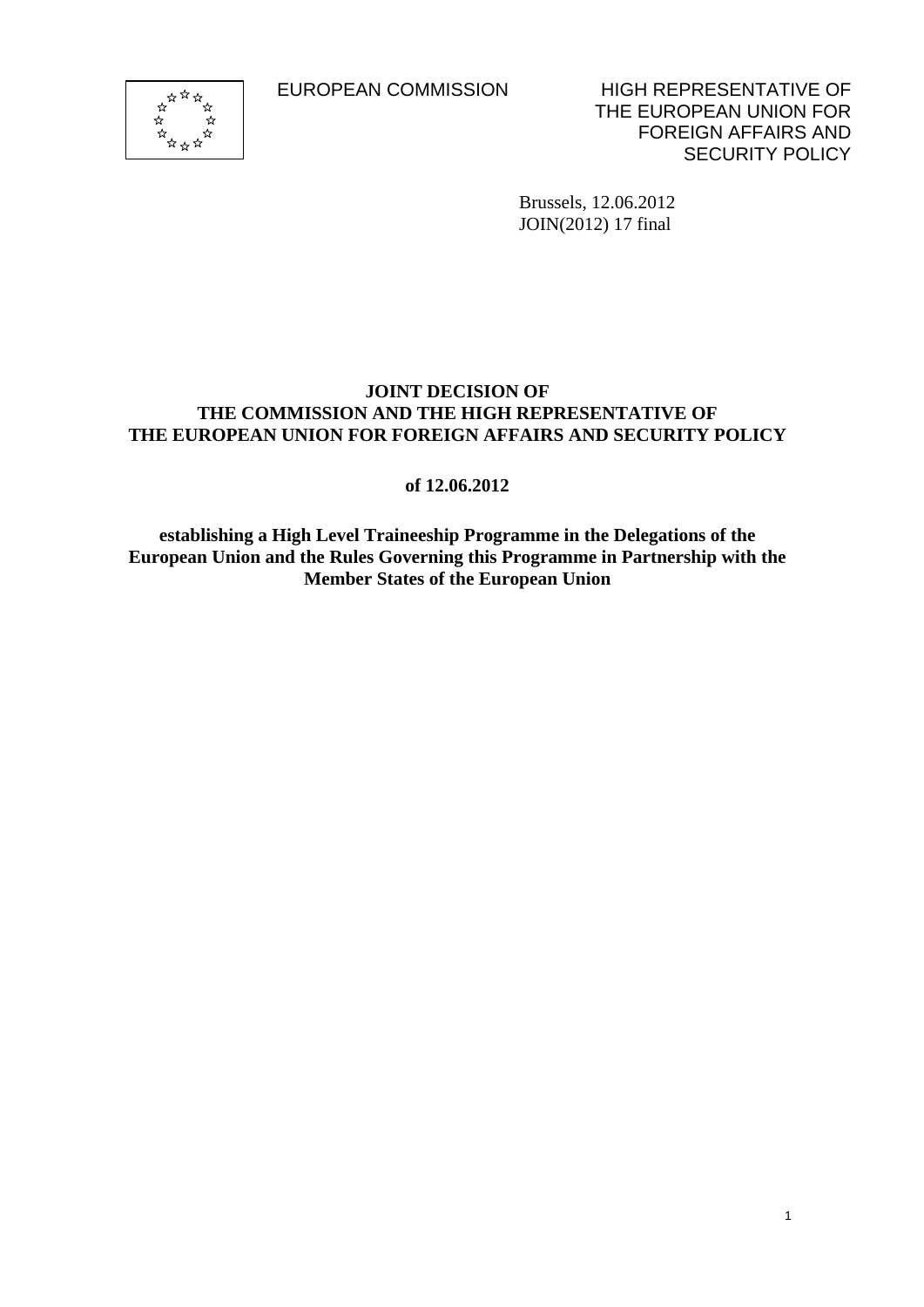## **JOINT DECISION OF THE COMMISSION AND THE HIGH REPRESENTATIVE OF THE EUROPEAN UNION FOR FOREIGN AFFAIRS AND SECURITY POLICY**

### **of 12.6.2012**

## **establishing a High Level Traineeship Programme in the Delegations of the European Union and the Rules Governing this Programme in Partnership with the Member States of the European Union**

THE EUROPEAN COMMISSION AND THE HIGH REPRESENTATIVE OF THE EUROPEAN UNION FOR FOREIGN AFFAIRS AND SECURITY POLICY,

Having regard to Council Decision 2010/427/EU of 26 July 2010 establishing the organisation and functioning of the European External Action Service<sup>1</sup> ("EEAS"), and in particular Art. 1 (3) thereof,

Whereas:

- (1) Following the phasing out of the training programme for "junior experts" in the former European Commission Delegations ("JED"), there is a need to establish a new training programme ("programme") in the framework of the new institutional set-up in order to continue to attract highly qualified junior professionals in the Delegations of the European Union ("EU") for the mutual benefit of the EEAS and the European Commission ("Commission") on the one hand and the Member States of the EU and of participants in this programme on the other hand.
- (2) For this purpose, it is necessary to establish a clear set of principles and management rules to govern the implementation of the programme, taking into consideration the resources involved to optimise their use.
- (3) This programme is an important contribution to the inter-institutional partnership between the EEAS and the Commission, as well as to the continuation of individual partnerships with each Member State of the EU in the field of training. Hence it requires the conclusion, on the one hand, of an administrative arrangement between the EEAS and the Commission for the financing and the management of the programme, ensuring its single management within the EEAS; it is necessary, on the other hand, for the EEAS and the Commission to conclude bilateral administrative arrangements with each partner Member State, including the possibility for these partners to finance additional trainees.

1

<sup>1</sup> OJ L 201, 03.08.2010, p.38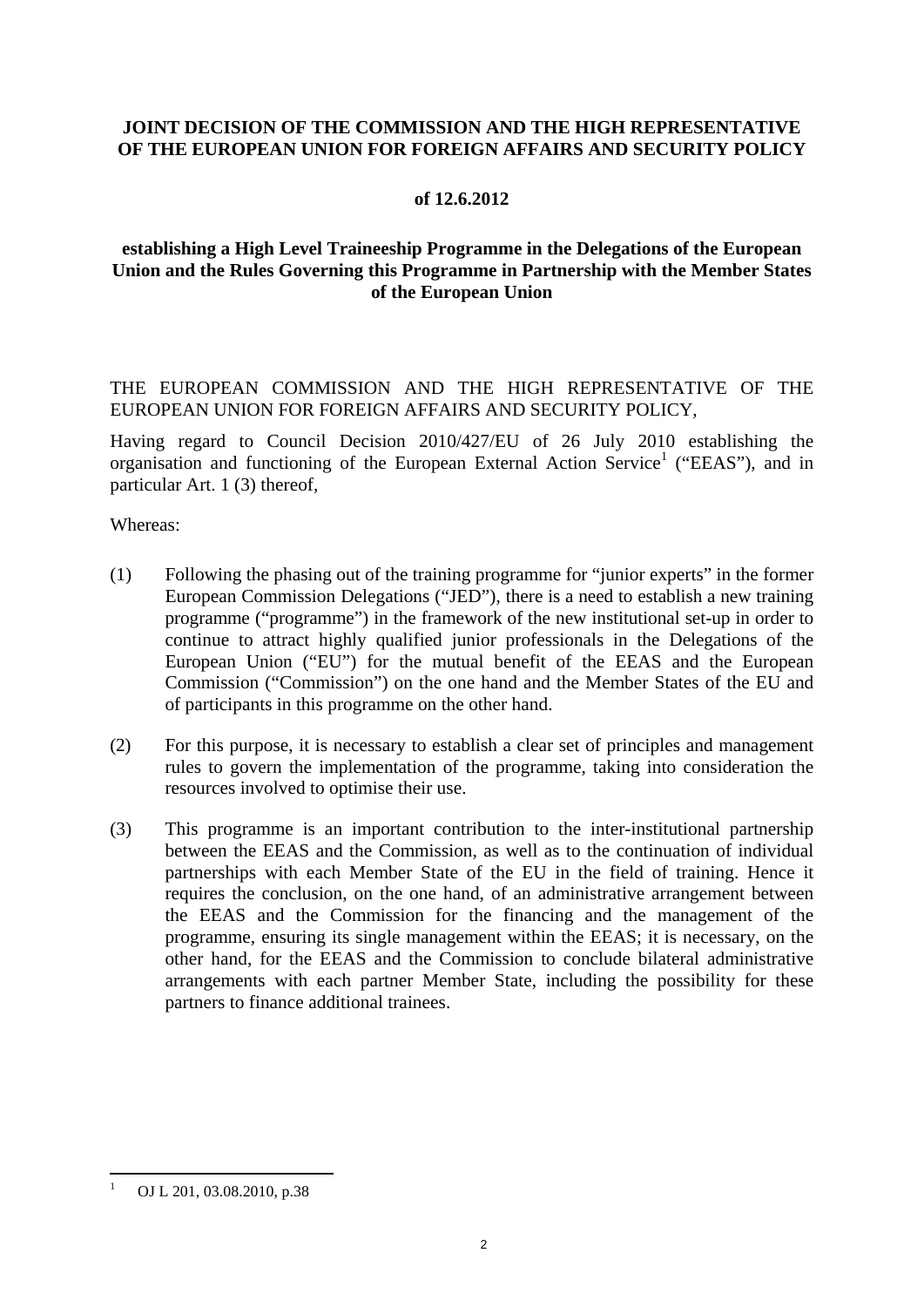#### HAVE DECIDED AS FOLLOWS:

#### *Article 1*

- 1. A high level traineeship programme for the training of junior professionals is hereby established in the Delegations of the EU. The purpose of this programme is to enable junior professionals from the Member States of the EU to gain first-hand experience in the work of Union Delegations and a deeper insight into their role in the implementation of EU external relations policies, including the Common Foreign and Security Policy, as well as to deepen their knowledge of the EU's institutional framework in this domain.
- 2. The rules governing the programme are annexed to this Decision.

### *Article 2*

The programme shall be implemented by the EEAS in full association with the Commission through the necessary administrative arrangements.

#### *Article 3*

The Chief Operating Officer of the EEAS shall take the necessary measures to ensure the implementation of this Decision, in close coordination with the Commission and with each partner Member State of the EU. In particular, he shall ensure that the necessary arrangements with the Commission and the partner Member States of the EU are put in place.

### *Article 4*

- 1. This Decision shall be communicated by appropriate means to the Member States of the EU, as well as to the other institutions of the EU.
- 2. This Decision and any administrative implementing rules adopted by the Chief Operating Officer of the EEAS in agreement with the Directors-General of DG DEVCO and DG HR shall be made public via the website of the EEAS.

### *Article 5*

This Decision enters into force on the date of its adoption.

Done at Brussels,

*The High Representative of the European Union for* For the Commission *Foreign Affairs and Security Policy* **The President The President** 

Catherine ASHTON José Manuel BARROSO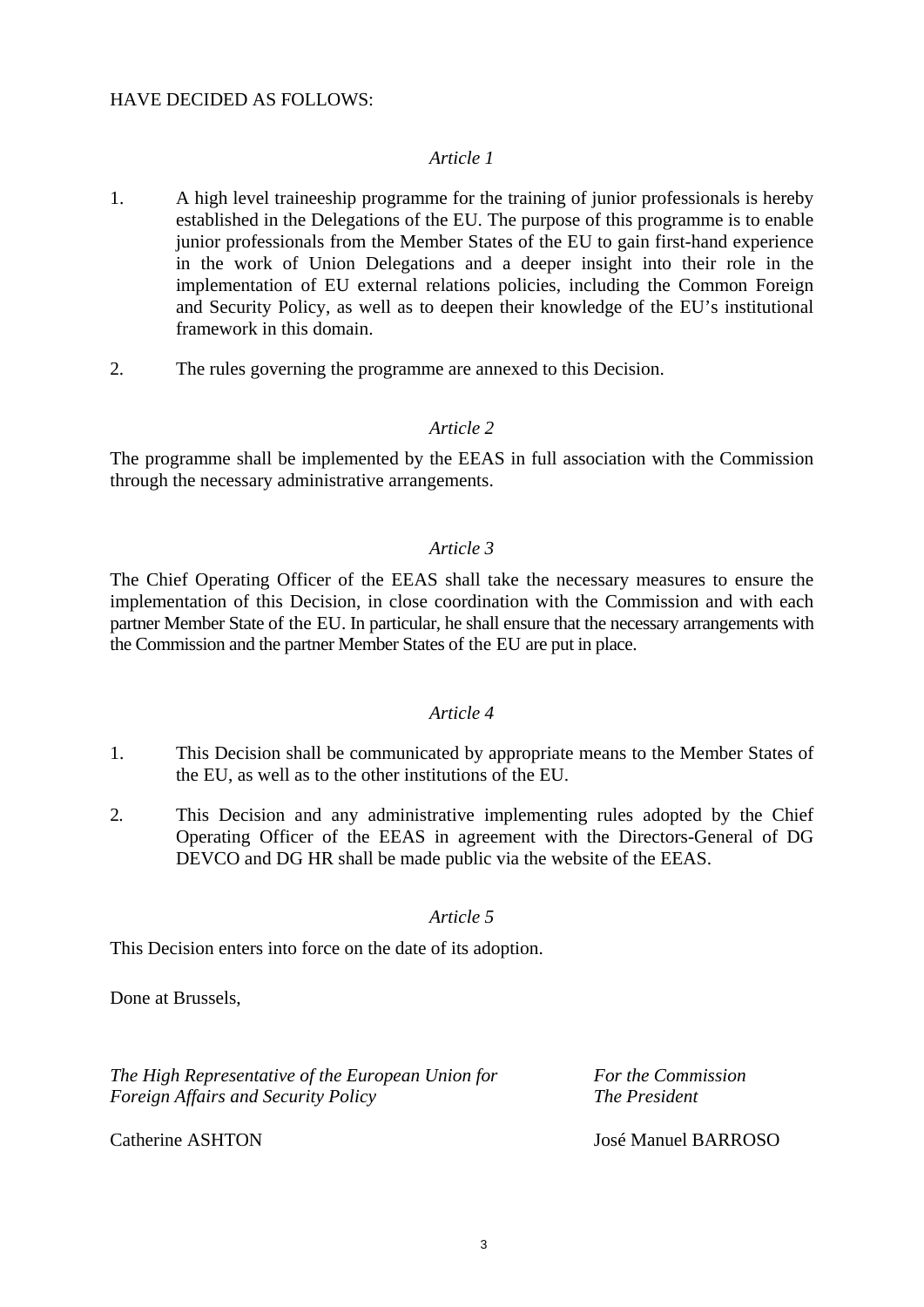## **ANNEX 1**

## **Rules Governing the High Level Traineeship Programme in the Delegations of the European Union in Partnership between the EEAS, the European Commission and the Member States of the European Union**

### *1.* **SCOPE, FINANCING AND OBJECTIVES OF THE PROGRAMME**

### *1.1. General Principles*

These rules govern the high level traineeship programme (hereafter "programme") in the Delegations of the European Union (hereafter "Delegations"). The programme is addressed to qualified university graduates in relevant domains with a limited professional experience relevant to the activities of the Delegations (hereafter "trainees").

The programme is open to those trainees showing a great interest and motivation for the mission entrusted to Delegations, sharing the values and principles of the Union and committed to defend the latter and the place of the Union in the World.

The programme is managed by the EEAS. Its financing, through an "EU folder" is ensured by the EEAS and by the European Commission (hereafter "Commission") on the basis of an administrative arrangement. An additional financing through a "bilateral folder" of the programme is created through voluntary financial contributions of partner EU Member States on the basis of bilateral sponsoring agreements with the EEAS and/or the Commission. The programme is also open, under the same conditions, to other EU institutions or bodies.

## *1.2. Objectives of the Programme*

- to provide trainees from EU Member States with practical experience in the day-to-day work of the Delegations, and thus, to provide them with a thorough understanding of the objectives and goals of the EU external action;
- to deepen trainees' knowledge of the political and diplomatic dimensions of the EU Common Foreign and Security Policy and of the Common Security and Defence Policy, of the EU policies in the fields of development and cooperation, and of the external dimension and impact of the EU policies in third countries and at international organisations;
- to enable such trainees to put into practice knowledge acquired during their studies and their professional experience(s), in particular in the specific areas of the EU external action, and to acquire concrete and practical comprehension of EU relevant procedures;
- to introduce trainees to the diplomatic dimension of the work of the Delegations, its particular constraints, duties and opportunities therein;
- to provide them the opportunity to familiarise themselves with a multi-cultural, multi-linguistic and multi-ethnic environment, hence contributing to the development of values such as mutual understanding, trust and tolerance;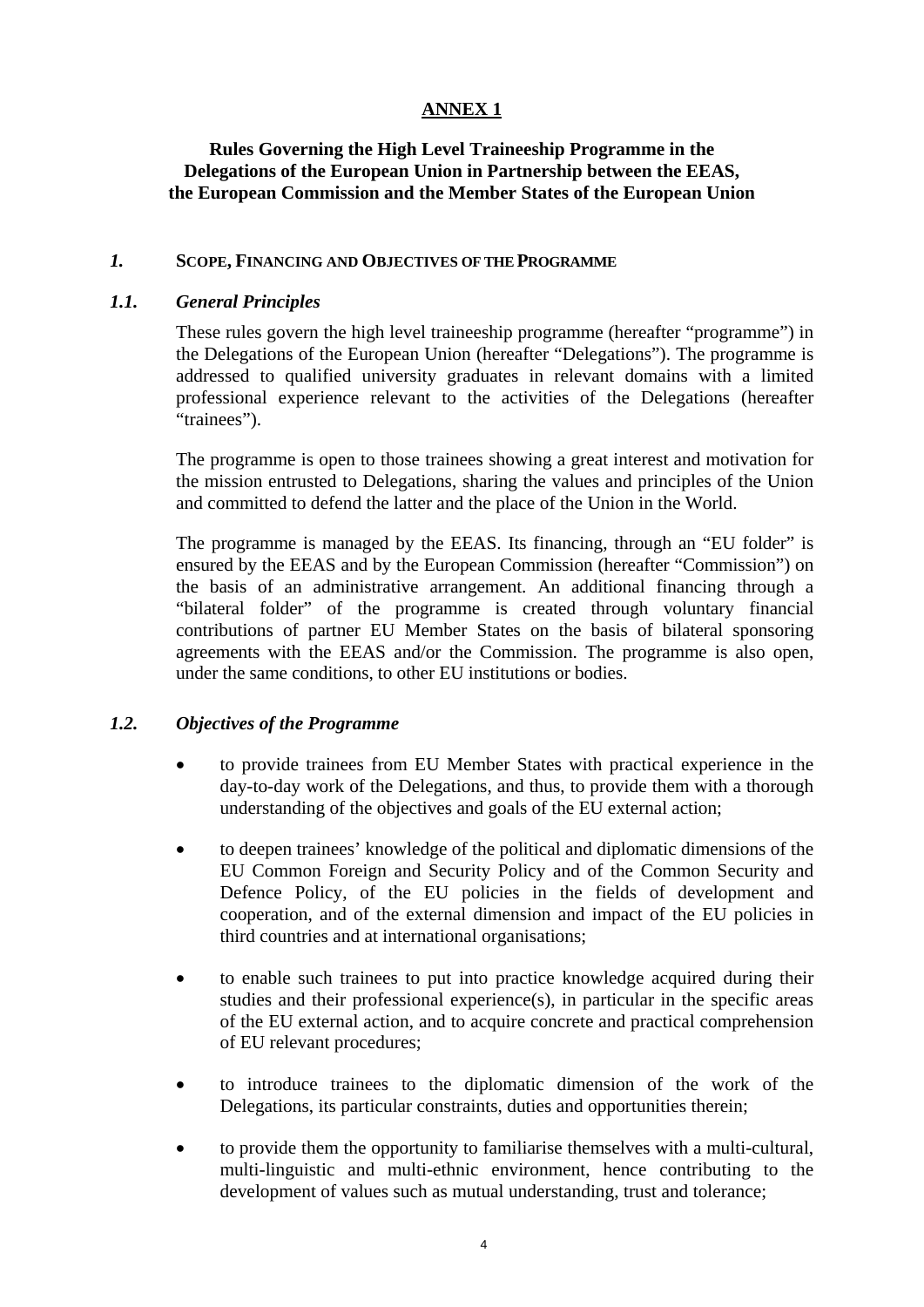- to ensure the integration of trainees in the daily work of the Delegations including the possibility to be involved into different domains of activities;
- to allow the EEAS, the Commission and the Delegations to benefit from the input of these graduates, who can provide a fresh point of view and up-to-date academic knowledge;
- to prepare trainees to possibly work, collaborate or co-operate with the EEAS, the Commission and/or the Delegations in the future and with the partner EU Member States, as well as with third countries and international organisations;
- to create long-term "goodwill ambassadors" to promote European ideas and values both within the EU and in the third counties.

Assignments to the trainee shall be guided by the above objectives.

# **2. PLANNING AND ALLOCATION OF THE RESOURCES OF THE PROGRAMME**

### *2.1. Planning of the Financial Resources*

On the basis of administrative arrangements between the EEAS, the Commission and other financial sponsoring partners of the programme (such as Member States), the EEAS will set up indicative timelines of next selection rounds. Under the annual budget procedure in the light of existing budgetary constraints, the EEAS and the Commission will also ensure the planning of respective appropriations for the financing of the programme, as far as possible on a multi-annual basis. The commitment of these appropriations is decided on a yearly basis by the EEAS, the Commission and their partners, which inform each other as soon as their respective appropriations are committed.

In addition, a yearly call for expressions of interest is launched by the EEAS to EU Member States' Permanent Representations and EU institutions and bodies with a view to identifying sponsors for the next scheduled rounds. The indicative total number of trainees sponsored by the EEAS, the Commission and their partners is communicated by the EEAS on its website for each round.

### *2.2. Allocation of Trainees in the Delegations*

The allocation of trainees and the definition of their training assignments within the different sections of the Delegations are decided by the EEAS and the Commission for their respective trainees, as far as possible, on a multi-annual basis compatible with the Multiannual Financial Framework, and given the appropriations which have been committed by the two institutions.

The EEAS and the Commission determine with the sponsoring EU Member States and/or other EU institutions and bodies the number of trainees to be posted in which Delegation(s) and timelines.

The EEAS shall take into account the effective capacity of the envisaged Delegation to supervise the activities of the trainees as well as the security conditions in the third countries concerned to post the trainees. The supervision of the trainee's daily assignments and of his learning progress is ensured through the designation of the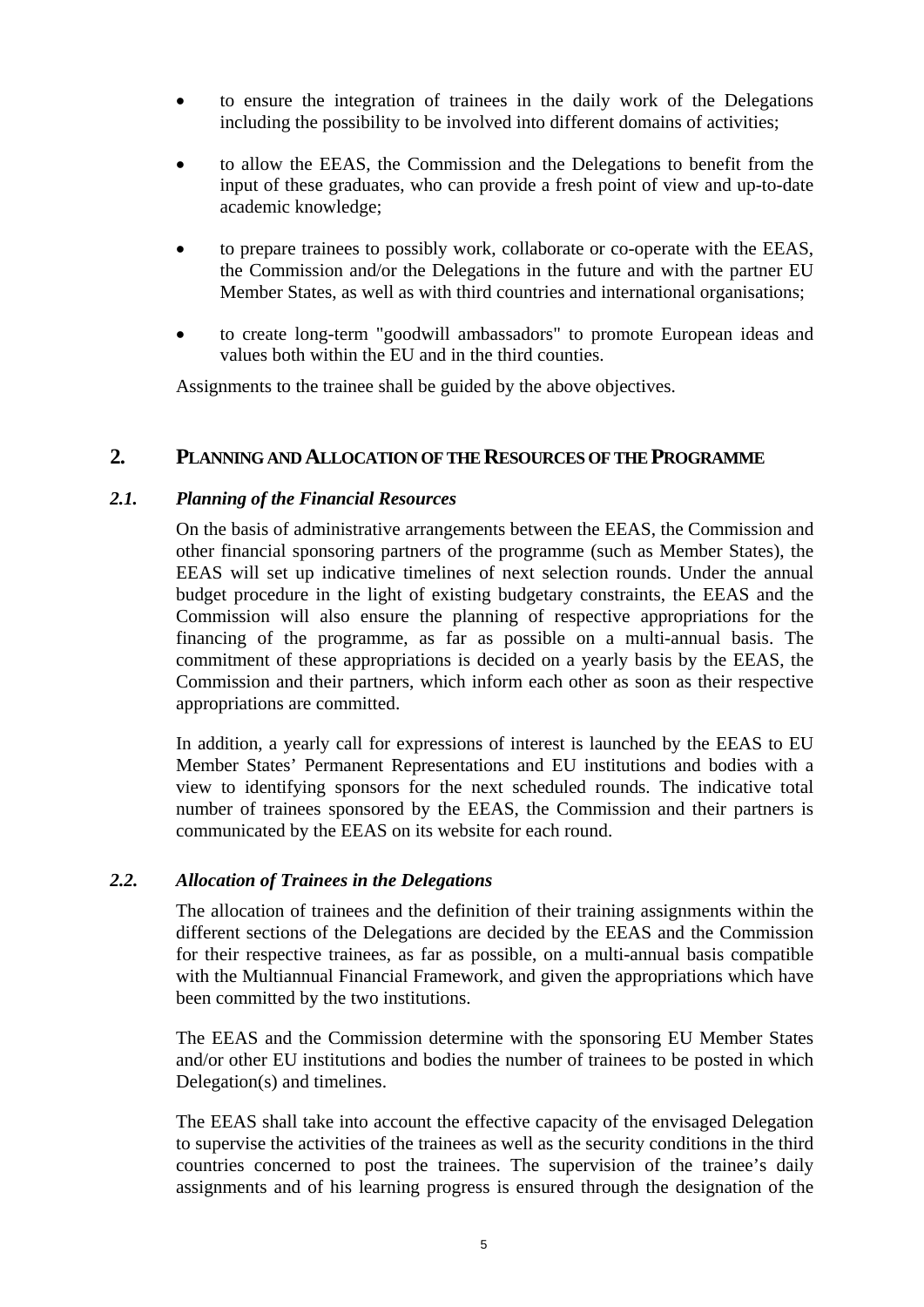same supervisor/advisor within the Delegation throughout the traineeship period as far as possible.

# **3. CRITERIA FOR THE APPLICATION TO THE PROGRAMME**

### *3.1. Eligibility Criteria*

*Citizenship*: applicants shall have the citizenship of one of the Member States of the EU and shall enjoy full citizen's rights.

*Military service*: applicants shall have fulfilled any obligation concerning military service according to applicable laws or give assurances to the effect that they will not be called up during their traineeship.

*University diploma*: applicants must hold, by the closing date for applications, at least a university degree equivalent to a Masters degree in a domain relevant to the activities of the Delegations such as: diplomacy, political analysis and reporting, EU policies in the fields of external relations, CFSP and CSDP, aid to cooperation and development (programming, management), economic issues and trade policy, press, communication and information, justice, freedom and security, rule of law, institutional developments, governance, environment, energy, agriculture and fisheries, rural development and infrastructure.

The EEAS will publish on its Internet website further specifications as to the minimum qualifications, taking into account national education systems. Any future changes of these specifications will be published on the website of the EEAS.

*Languages*: applicants must have the capacity to communicate in the languages of the CFSP and external relations necessary for their integration into the professional environment in a Delegation. Knowledge of other EU languages or of a third language relevant for the EU external service is an asset.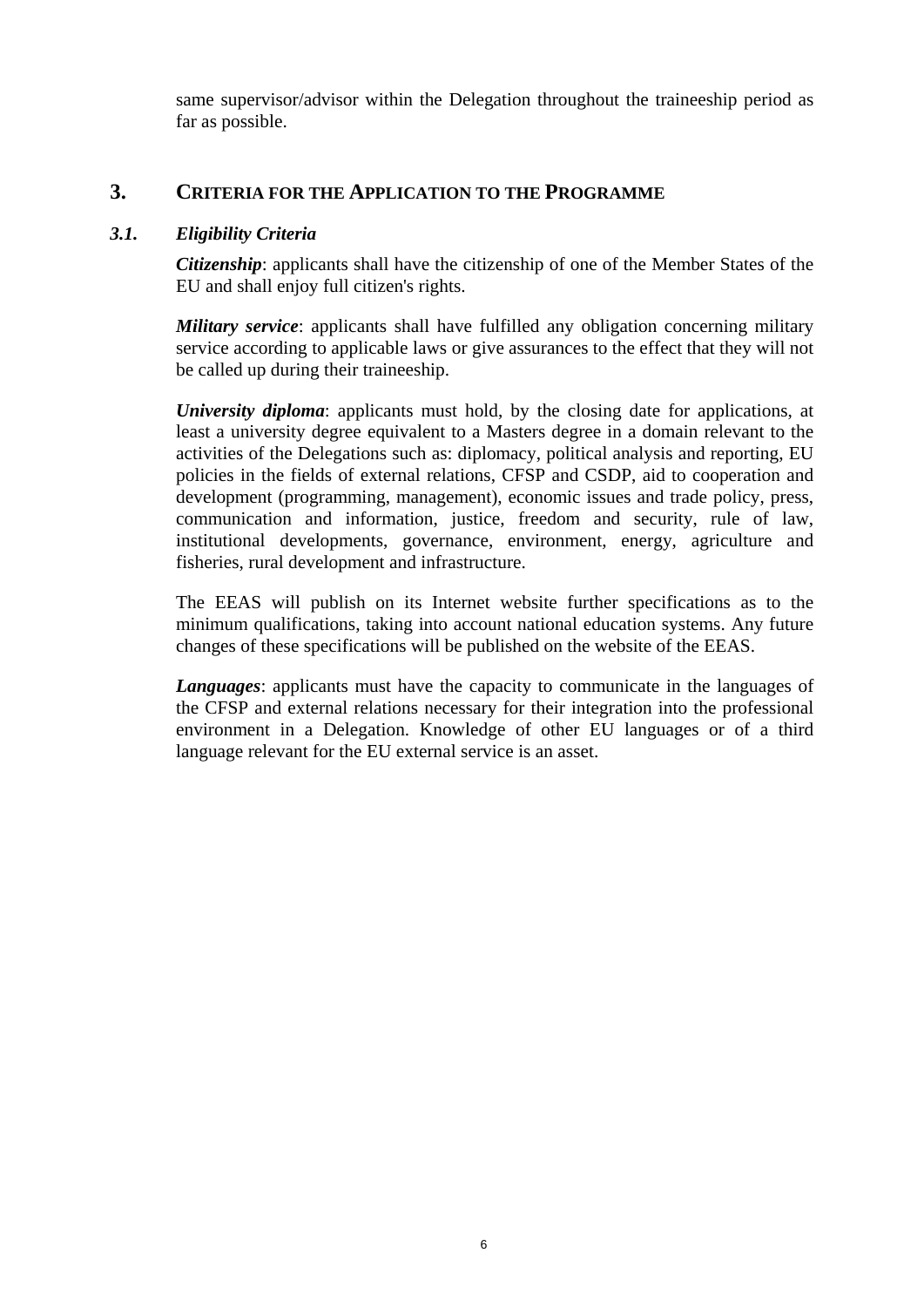- *3.2. Professional experience is an asset:* applicants are not required to have professional experience, however preference shall be given to candidates with up to four (4) years of professional experience with relevance to the programme (of which maximum one (1) year with the EEAS, the Commission or another EU institution or body).
- *3.3.* Applicants undertake to supply, when so requested by the EEAS, supporting documentation regarding the above criteria. Any false statement or omission on the part of the applicant, even if unintentional, may lead to the cancellation of his/her application. Candidates, through their application, give their consent for the EEAS to contact, if necessary, any of the schools, universities, enterprises, institutions or persons given as references for above eligibility criteria in connection with their application for the programme.
- *3.4.* The above criteria are published on the EEAS website.

# **4. APPLICATION AND PROCESS OF PRE-SELECTION AND SELECTION**

*4.1.* The trainees shall be selected according to an open and transparent procedure, the practical details of which shall be decided by the Chief Operating Officer of the EEAS.

Before the allocation of trainees the line manager must ensure that a sufficient budget is available.

*4.2.* Applications should strictly be made in accordance with the procedures established by the EEAS. All necessary instructions are published on the EEAS website. Applications postmarked after the closing date may be rejected.

# *4.3. Main Steps*

- (a) regular calls for applications are published by the EEAS and the EU partner Member States on their respective websites, according to scheduled selection rounds; they shall specify indicative timelines as well as the modalities and deadline for introducing applications;
- (b) applications are to be addressed exclusively to EU Member States' contact points for this programme (whose details are published on the EEAS website) within the above mentioned deadlines:
- (c) the eligibility check of the applicants towards criteria established in this decision shall be conducted by the Member States or under their responsibility;
- (d) the latter shall then pre-select, among eligible applicants, a limited number of candidates who shall be proposed to the EEAS through the sending of a formal list of pre-selected applicants for each scheduled selection round; the number of applicants within the said list is defined at an early stage of the process and, in principle, before the launch of each round;
- (e) the list of pre-selected eligible applicants shall exclusively be communicated through the permanent representation of each partner Member State to the Chief Operating Officer of the EEAS within the deadlines which have been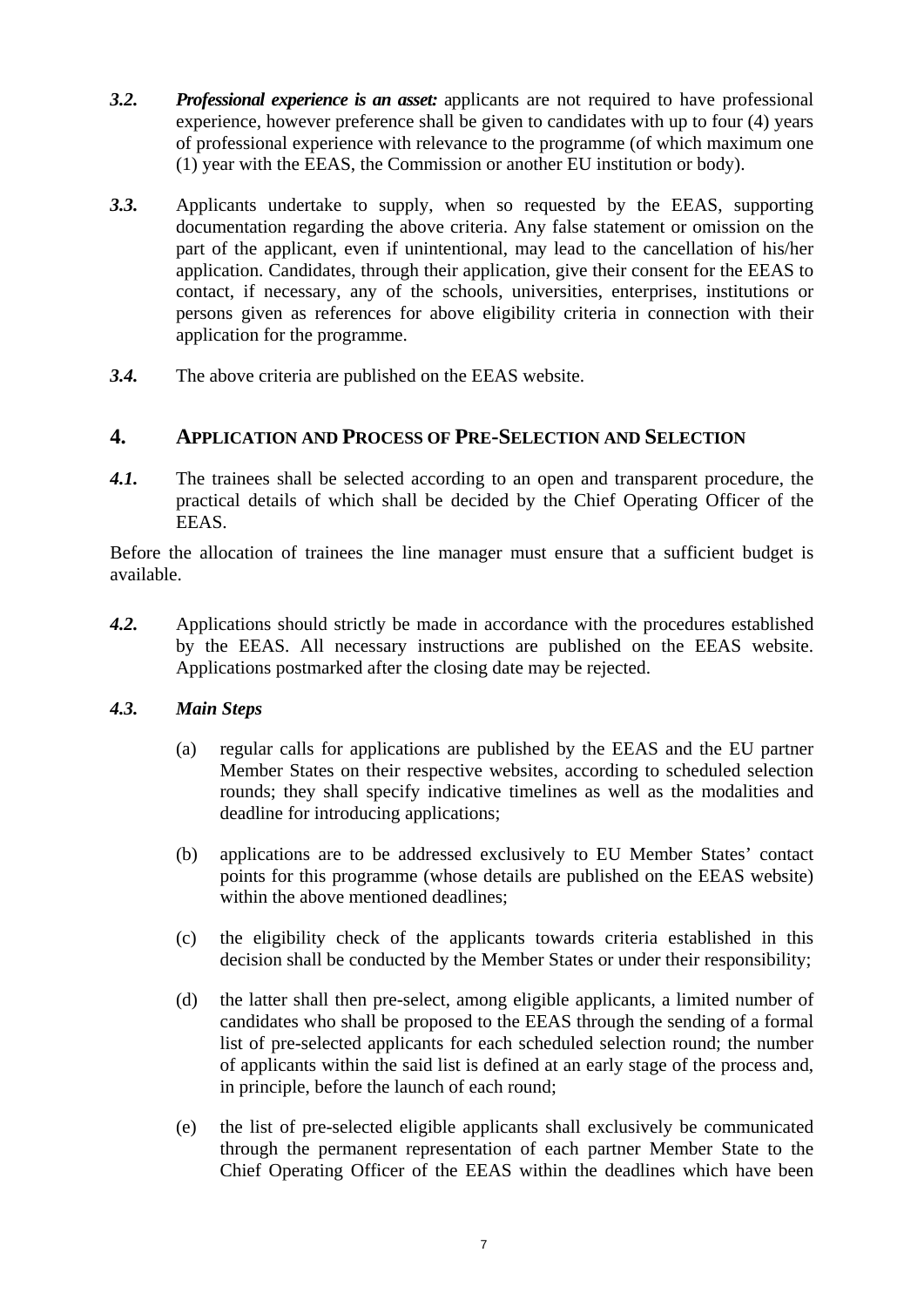agreed. Adequate information of the applicants must be ensured by the partner Member States without delay;

- (f) the EEAS may proceed to a control of the eligibility of the pre-selected applicants and shall evaluate the overall profile of applicants and their motivation in order to constitute, for each partner Member State, a list of suitable applicants into a database that is available to EU Delegations and relevant EEAS and Commission services;
- (g) thereafter, EU Delegations, following a search in this database select their trainees from the list of suitable candidates on the basis of their own merits towards the needs of the Delegation concerned.

Further implementing rules detailing administrative requirements and procedures shall be adopted by the Chief Operating Officer of the EEAS in agreement with the Directors-General of DG DEVCO and DG HR and published on the EEAS website at an early stage of each selection round.

#### **5. ENGAGEMENT AND TRAINEESHIP AGREEMENT**

#### *5.1. Engagement*

Trainees may not be engaged where a conflict of interest might occur, irrespective of the applicant's professional experience or citizenship. Applicants can only be offered a single traineeship agreement under this programme. Applicants who decline a formal offer may be excluded from the on-going traineeship period procedure. They may re-apply for a subsequent traineeship period by submitting a fresh application, together with all supporting documents.

### *5.2. Traineeship Agreement*

The EEAS or the Commission will sign an individual agreement with their respective trainees a template of which is published on the EEAS website. The agreement includes a generic and indicative description of the core areas of his/her training and section within a proposed EU Delegation.

The agreement is not covered by the Staff Regulations of Officials of the European Union (hereafter "SR") or the Conditions of Employment of other servants of the European Union (hereafter "CEOS"). Trainees are not contract agents within the meaning of the CEOS. They may not in any circumstances invoke the provisions of the SR or the CEOS, except otherwise specified in this annex. The present Decision and the agreement lay down the individual provisions and the detailed rules for their implementation.

When starting the training period in Delegation, the Head of Delegation and/or the trainee's supervisor/advisor shall provide the trainee with a more detailed description of his/her activities and training methods.

These activities shall be compatible with his/her status of trainee and his/her profile which have been agreed and described in a document which is communicated to the EEAS and the Commission headquarters for their respective trainees. The EEAS and the Commission may nonetheless adapt the internal organisation of their respective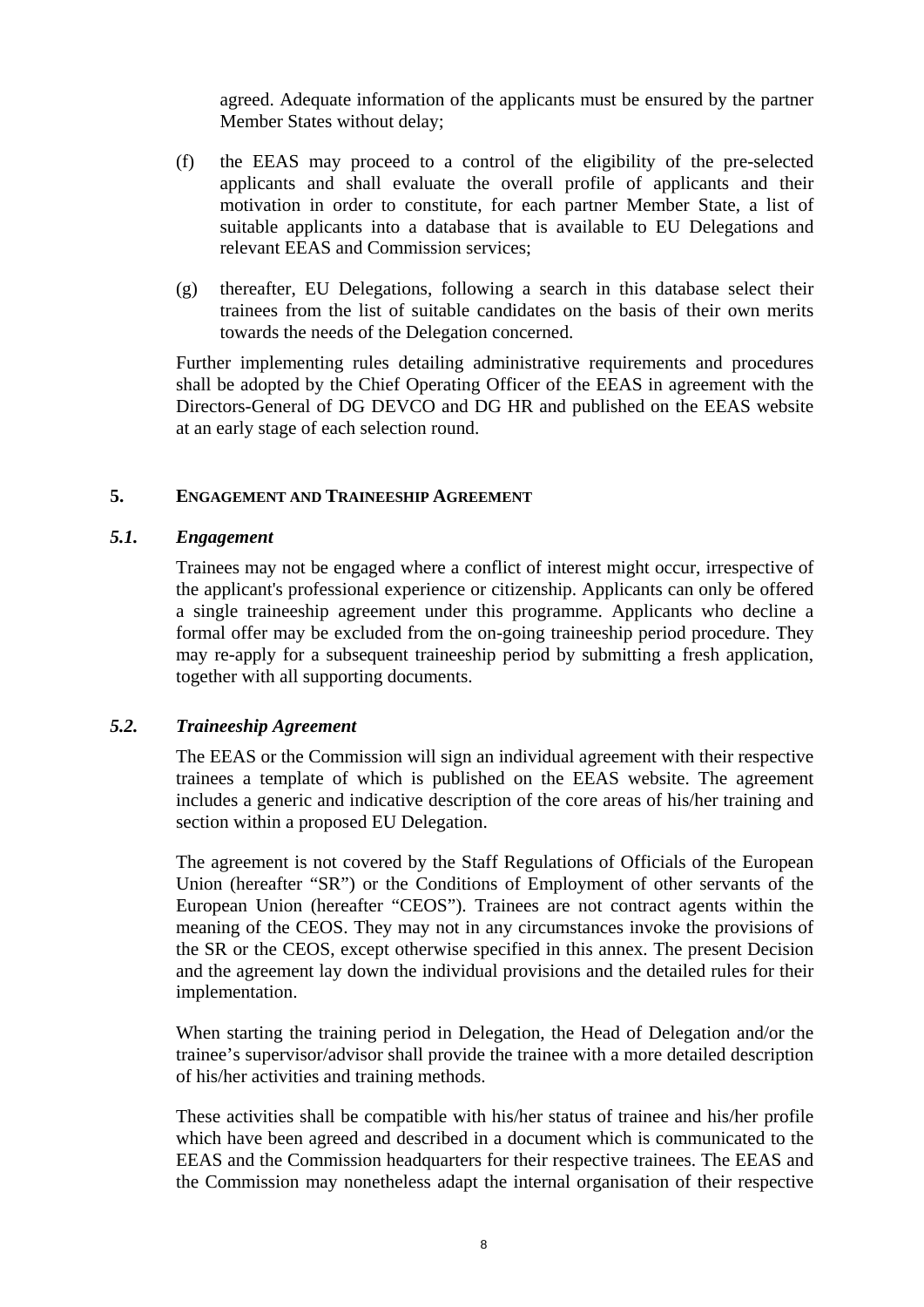sections in the Delegations and assign him/her to other activities compatible with his/her academic background, professional qualifications and/or experience.

### *5.3. Duration of the Traineeship Agreement*

The agreement has a fixed term of nine (9) months and automatically ends on its expiry date without any formalities. A renewal of the agreement for another period of nine (9) months may be offered.

The renewal may be offered depending on budget availability by the EEAS, the Commission or the sponsoring Member State or EU institution or body. It shall take into account the evaluation of the learning progress of the trainees throughout the first period. However, the training period covered by the initial agreement and the renewal can, under no circumstances, go beyond eighteen (18) consecutive months. The training period cannot be split into different time periods.

#### *5.4. Place of the Traineeship*

The agreement determines the host country and the EU Delegation as the place of the traineeship throughout the duration of the agreement. In the course of the traineeship, the trainee may, on the basis of a formal justified request, and with the consent of his/her Head of Delegation, ask for a change of his/her traineeship place.

The EEAS/Commission may decide to change the place of the traineeship and determine the conditions and timelines of such change.

#### *5.5. Fiscal Arrangements*

Grants awarded to trainees are not subject to the special tax regulations applying to officials and other servants of the EU.

Trainees are solely responsible for the payment of any taxes due on the EEAS/Commission grants by virtue of the laws in force in the State concerned.

The EEAS will provide, upon request, a certificate for tax purposes at the end of the traineeship period. This certificate should state the amount of grant received and confirm that tax and social security payments have not been made. Interim certificates may be issued as appropriate.

#### *5.6. Certificates*

Trainees who have completed the minimum required traineeship period will receive, after their training period, a certificate specifying the dates of their training period, the country and the section(s) of the Delegation to which they were posted.

### *5.7. Premature Termination of the Agreement*

The fixed-term agreement may be terminated prematurely:

– by unilateral decision of the relevant institution on serious grounds such as misconduct;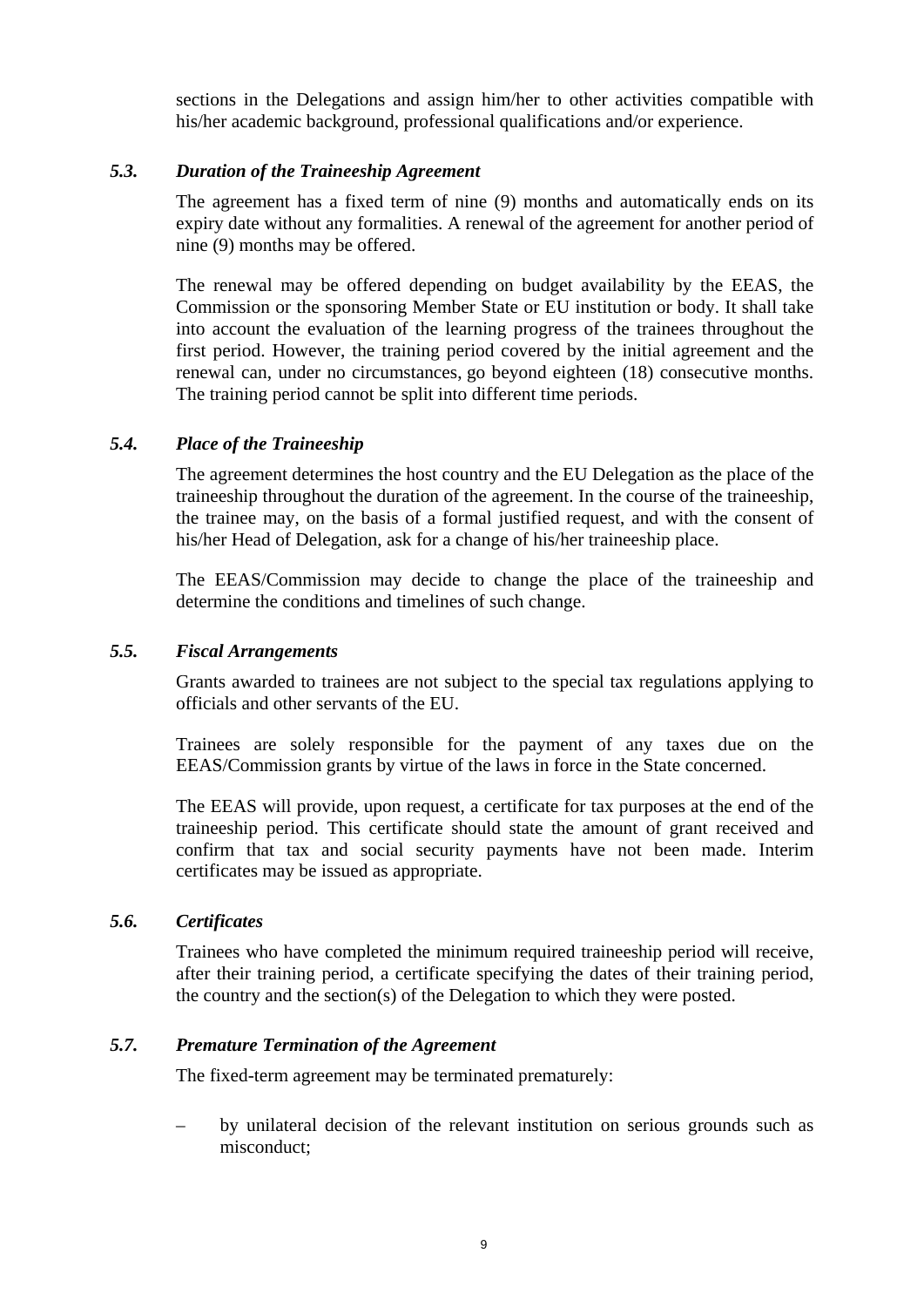- by mutual agreement between the parties following a prior notice of at least two (2) months. Relevant EEAS and Commission headquarters shall be informed immediately and officially;
- by unilateral decision of the relevant institution in cases of incapacity to follow the training exceeding six (6) months;
- by unilateral decision of the relevant institution, if the trainee does not meet in practice the professional standards required to follow the training successfully, following a justified request by the Delegation;
- in cases *of force majeure* such as natural disasters, epidemics, wars, riots, rebellions, revolts, general strikes, or in any other circumstances beyond the control of the parties, which would make it definitively impossible or disproportionately difficult to implement the agreement or which would significantly change its economics.

### *5.8. Suspensive and Resolutive Clauses*

The agreement and the calculation of certain financial arrangements may be based on documents and statements that the trainee declares to be truthful and accurate. The latter is obliged to provide any forms and certificates required by the EEAS at the time of his/her engagement and thereafter. Any false or incorrect statement by the trainee shall affect the validity of his/her engagement and may entail automatic termination of the agreement without period of notice or compensation.

Trainees are responsible for making sure that they have the correct visa, where applicable, and that they obtain all the documentation required by the authorities of the country in which they will follow their traineeship.

### *5.9. Complaints*

Without prejudice to the possibilities for instituting proceedings under the conditions and time limits laid down in Article 263 of the Treaty on the Functioning of the European Union, any trainee may submit, within two (2) months of a decision rejecting a request or of an act adversely affecting him/her under these rules, a complaint to the EEAS' division or the Commission's unit responsible for staff complaints for their relevant trainees. The period shall start to run on the date of notification of the decision to the trainee, but in no case later than the date on which the latter received such notification.

The EEAS shall notify the person concerned of his reasoned decision within four (4) months from the date on which the complaint was lodged. If at the end of that period no reply to the complaint has been received, this shall be deemed to constitute an implied decision rejecting it.

### **6. FINANCIAL ARRANGEMENTS**

### *6.1. Grant*

On the basis of the traineeship agreement they have signed trainees will be awarded a monthly basic grant by the EEAS (if applicable, on behalf of the Commission or the sponsoring partner). The amount of this grant is decided by the EEAS/Commission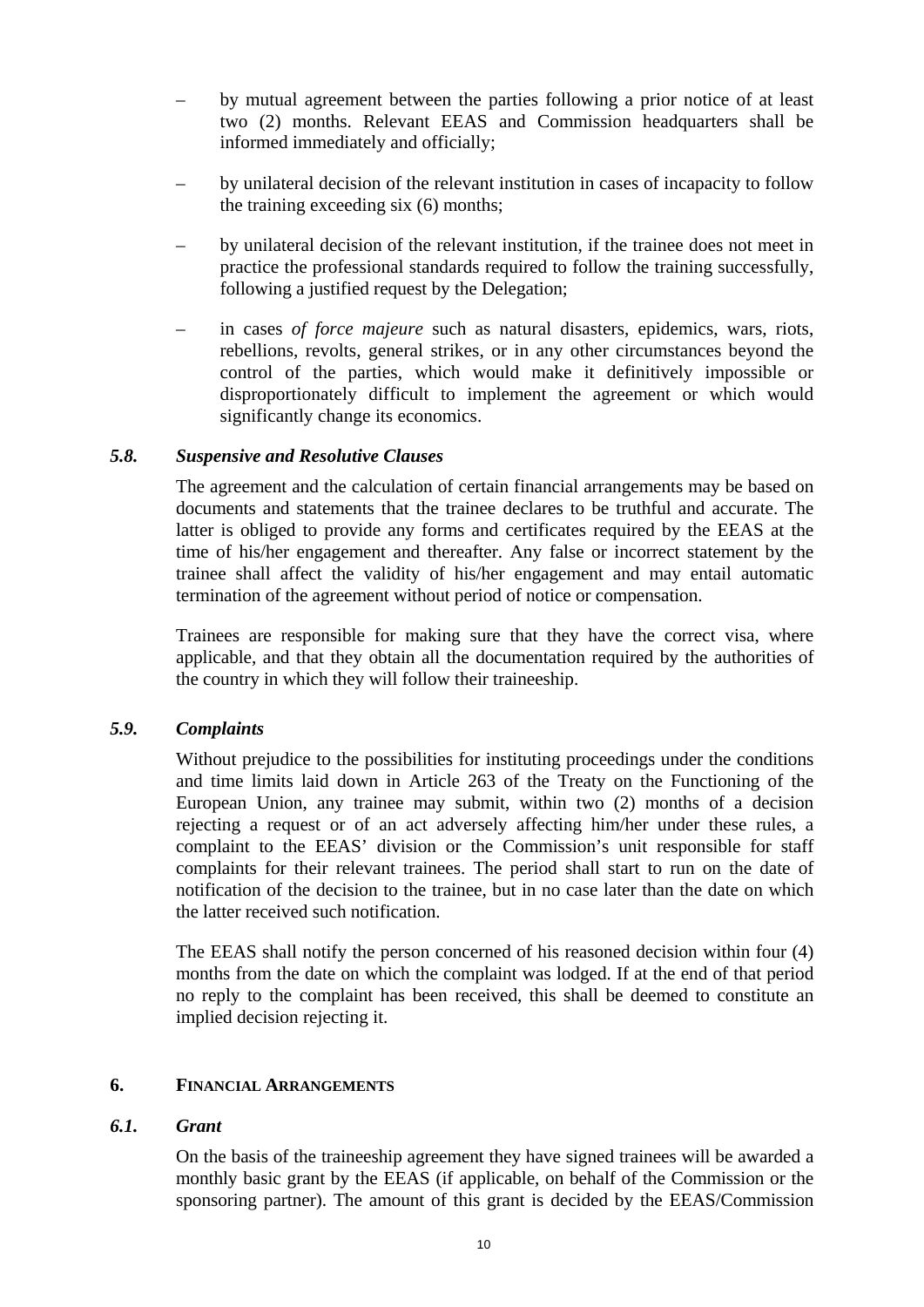and other sponsoring partners on a yearly basis and is dependent on budgetary constraints. It is published on the EEAS website.

If the trainee decides to terminate his/her convention earlier than established in the convention, he/she will be required to reimburse that part of the grant, which he/she may have received, relating to the period after the termination date.

### *6.2. Other Arrangements*

The following financial contributions, established on a lump-sum basis, may be paid to the trainee:

- a monthly hardship contribution for the difficulties encountered by the trainee when he/she is allocated to a country where living conditions may not be regarded as equivalent to those normally encountered in the EU;
- a monthly accommodation contribution throughout the duration of the training;
- an installation contribution which in principle is due at the beginning of the first training period.

The amount of each of the above mentioned contributions, as well as the conditions to be met by the trainee to receive these contributions, are fixed at regular intervals by the EEAS/the Commission according to the place of training and are published on the EEAS website before the opening of a new training period.

### *6.3. Journey to and Return from the Place of the Traineeship*

For each training period of nine (9) months the EEAS shall bear the cost of one journey from Brussels to the place of training and of one journey from the place of training to Brussels. Detailed rules are published on the EEAS website.

### *6.4. Insurances*

A set of individual insurances against sickness expenses, against the risk of accident and for repatriation is compulsory and shall be concluded by the trainee before starting the traineeship in a Delegation.

Where the trainee is not covered by the above mentioned insurance schemes, he/she will be insured through a compulsory scheme under conditions decided by the EEAS (in consultation with the Commission) and published on the EEAS website. In such case, the financial contribution of the trainee for the payment of above mentioned insurance's premiums is deducted from his/her grant.

The default of subscription by the trainee to above individual schemes or registration to those of the EEAS/Commission may lead to immediate termination of the traineeship agreement without financial compensation.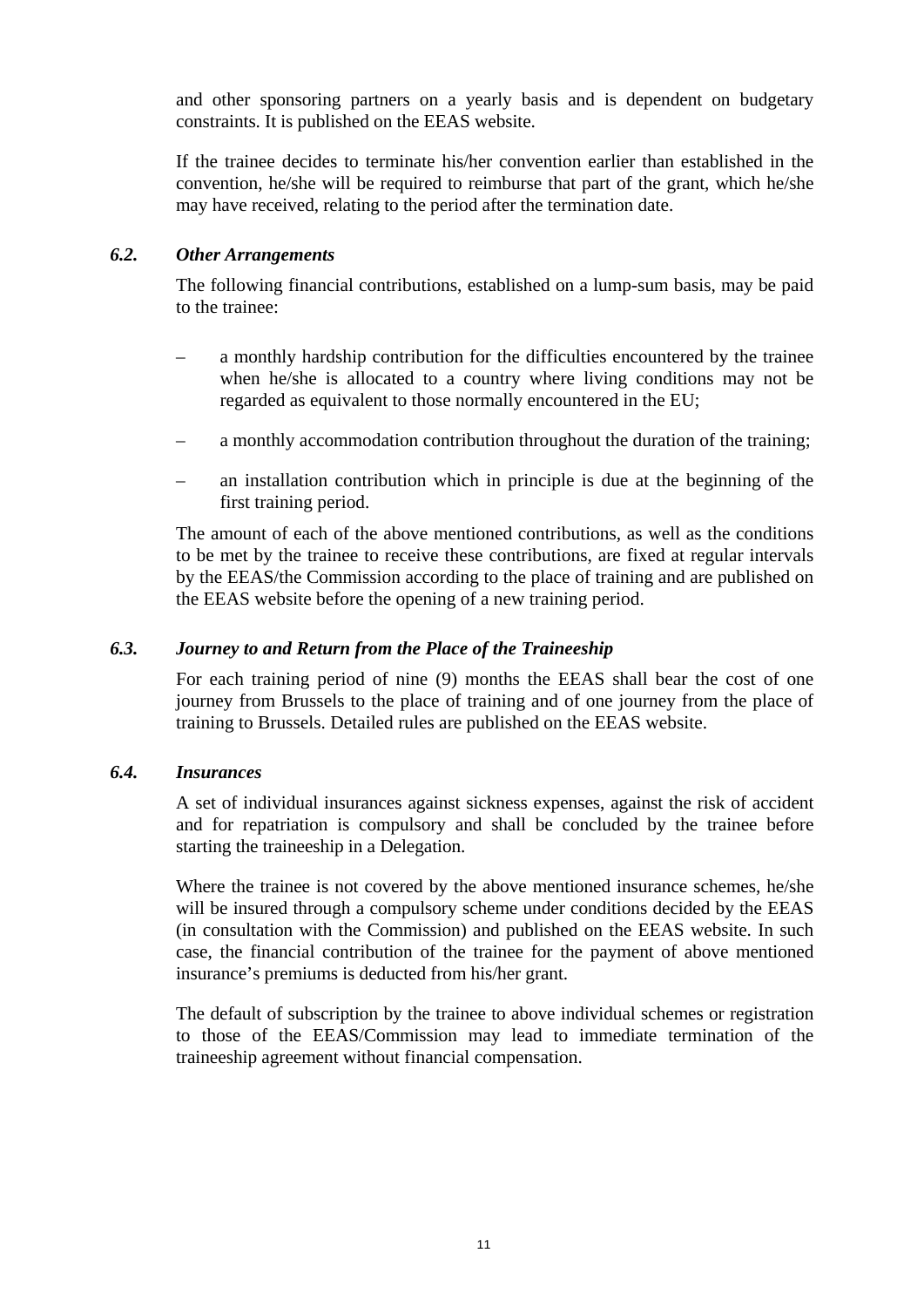### **7. ORGANISATION OF THE TRAINING**

## *7.1. General*

The trainee shall comply with the office hours laid down by the Delegation where the training takes place. No payment shall be made in respect of overtime.

In the course of his/her training, the trainee may be required to undertake missions inside or outside his/her training place, upon request or after the consent of the Head of Delegation. Missions are governed by the rules set out in the Guide to Missions for officials and other servants. Mission appropriations for trainees are allocated to Delegations by the EEAS on a yearly basis, depending on budgetary constraints.

## *7.2. Public Holidays and Annual Leave*

The trainee shall comply with the rules laid down by the Delegation for its officials as regards public holidays in the host country. Such days shall not be deducted from annual leave. The trainee shall be entitled to paid annual leave calculated on the basis of two and a half (2.5) working days per month. The trainee shall not engage in any other professional activity, whether gainful or not, during a period of leave or absence.

No financial compensation shall be payable by the EEAS (or by the Commission) to their respective trainees where entitlement to leave has not been entirely used up at the end of their agreement. Leave may be carried over, with the authorisation of the Head of Delegation, to the next training period if the first agreement is renewed.

The trainee shall inform the Delegation of his leave address and telephone number.

### *7.3. Special Leave in Exceptional Circumstances*

In addition to normal leave, by way of exception, the trainee may be granted special leave on the grounds of the following family circumstances: marriage of the trainee; birth of a child of the trainee; serious illness of a child, the spouse, or a relative in the ascending line of the trainee; death of the spouse, a child, or relative in the ascending line of the trainee or the spouse.

### *7.4. Absences*

The trainee shall not be absent from training without the Head of Delegation's prior consent. In case of absence due to illness or accident, the trainee shall immediately inform the Delegation and supply it with a medical certificate irrespective of the duration of the absence.

Any absence must be justified and notified to the Delegation within twenty-four (24) hours, as soon as practicable; otherwise it will constitute serious misconduct, which could lead to the immediate termination of the agreement without notice or compensation. In cases of unauthorised absence, the trainee shall not receive the grant and contributions for the periods in question, without prejudice to the EEAS's and the Commission's right to terminate the agreement on grounds of serious misconduct.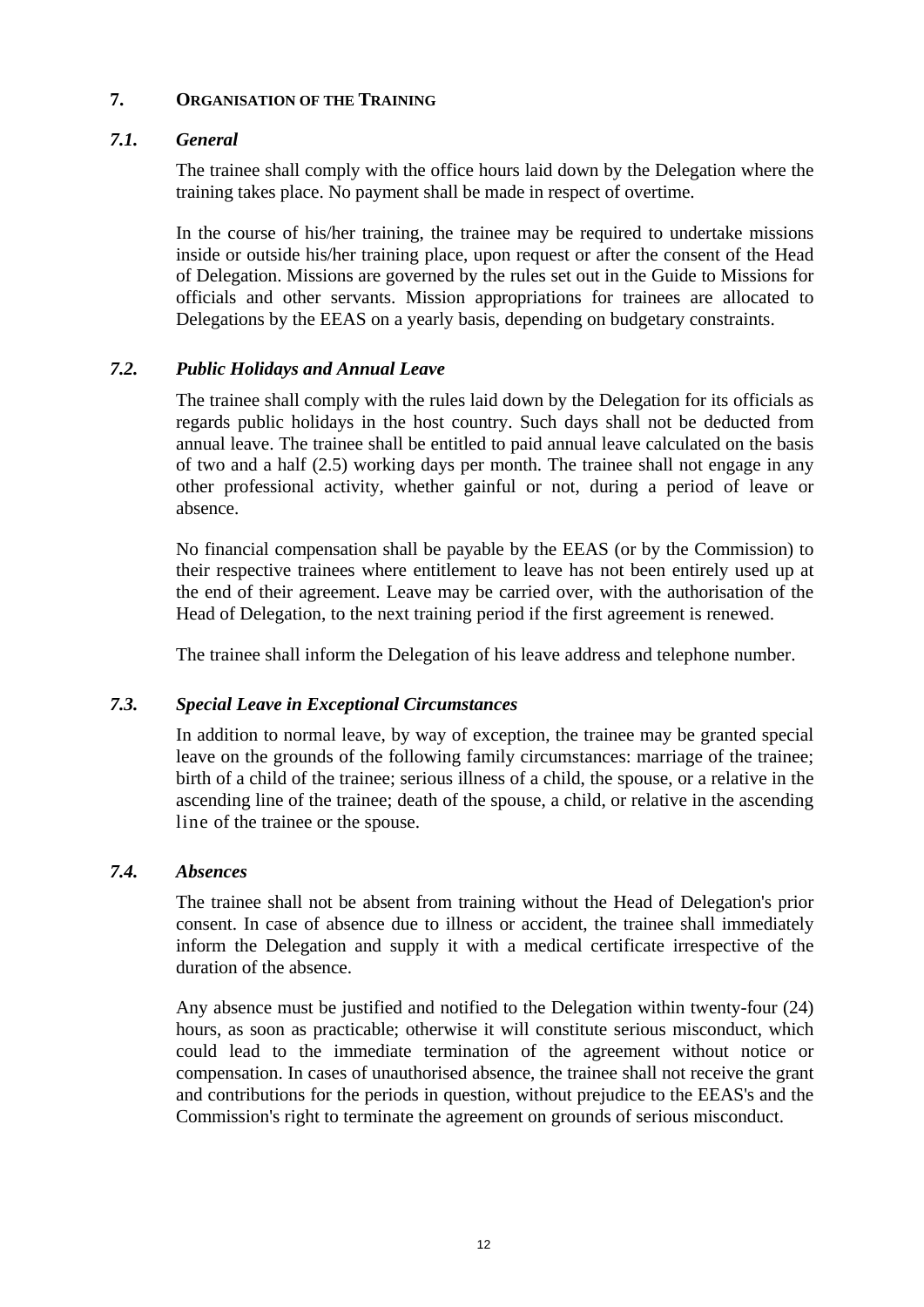#### **8. RIGHTS AND OBLIGATIONS OF TRAINEES**

### *8.1. Privileges and Immunities*

The Head of Delegation will seek to obtain from the Receiving State the granting to the trainee of the necessary privileges and immunities equivalent to those granted to administrative and technical staff pursuant to Art. 37 §2 of the Vienna Convention on Diplomatic Relations for the duration of the training in the Delegation. The Head of Delegation may, on the basis of a well justified request addressed to the Chief Operating Officer of the EEAS, request permission to obtain the granting of the same privileges and immunities than those granted to EU officials posted in his Delegation.

### *8.2. Assistance to the Trainee*

The EEAS shall assist the trainee, notably as regards any proceedings brought against the perpetrators of threats, indecent conduct, insults, defamatory acts or utterances or assaults against the person or property, suffered by him/herself or by the members of his/her family by reason of his/her position as a trainee or his/her assignments within the Delegation.

## *8.3. Conduct of the Trainee*

The trainee shall, in all circumstances, conduct him/herself in accordance with the requirements of the EEAS. The trainee shall follow the training and behave with integrity, courtesy and consideration. The trainee shall carry out his/her assignments under the conditions laid down by the Head of Delegation with due care and integrity and in accordance with the utmost professional conscientiousness and the most stringent standards corresponding to his qualifications.

The trainee shall refrain from using his/her position or any special facilities which he/she enjoys by virtue of his/her assignments to secure any benefit for him/herself or for third parties. The trainee shall respect the law and practices in force in the Delegation's host country, in particular as regards the rules governing immigration, residence, employment, customs, taxation and monetary matters.

The trainee shall observe the strictest neutrality as regards opinions, in particular those of a political or religious nature expressed or observed in the country in which he/she follows his/her training.

The trainee shall obtain the EEAS' express prior authorisation where any member of his/her family, residing under the same roof and enjoying the same privileges and immunities than his/her own, decides to undertake any work locally, whether gainful or not. Such activity must not be of such a nature as to prejudice the proper conduct of the traineeship or of the trainee's assignments, his/her independence, or more generally, the Union's, the EEAS's and the Commission's interests, image and reputation.

## *8.4. Independence*

The trainee shall fulfil the obligations prescribed by the agreement completely independently of third parties, and, in particular, of private consultancies and other firms with which he/she may be required to deal when carrying out his/her assignments, or of public authorities.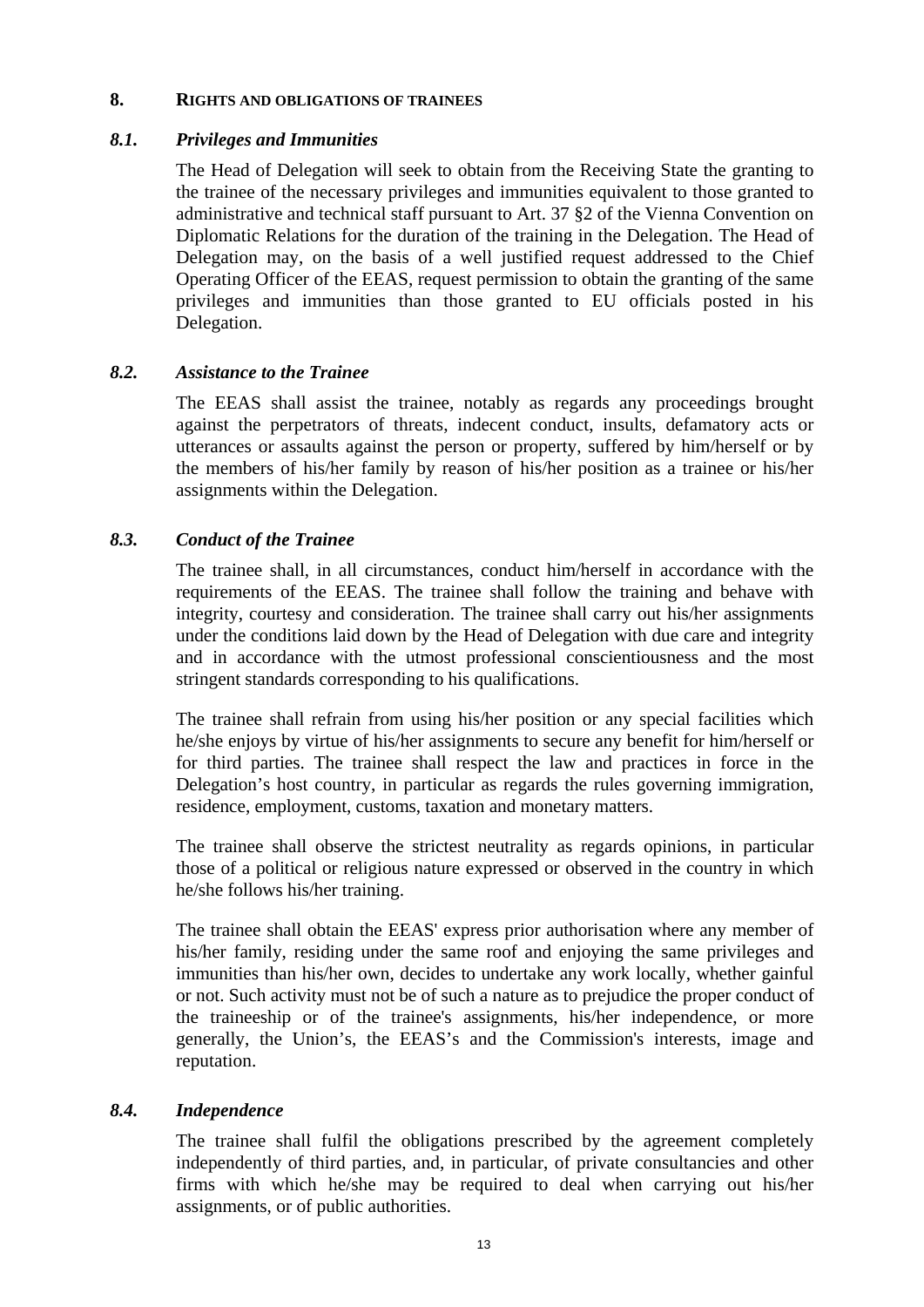### *8.5. Exclusivity and Loyalty*

The trainee shall devote all his/her professional activities to following out his/her training. He/she shall not accept any form of employment or activity, whether permanent or not, or any form of service contract, whether written or not, gainful or not, official or *de facto,* with third parties without the EEAS's prior authorisation.

### *8.6. Duty of Discretion and of Non-Disclosure of Information*

The trainee shall observe the greatest discretion in regard to all facts and information of which he/she becomes aware in the context of his/her training or presence on the premises of the Delegation. Without prior written authorisation by the Head of Delegation, the trainee shall not communicate to any third party any information, correspondence or documents which he/she is required to draw up or of which he/she becomes aware of in the course of carrying out his/her assignments, or be party to any statement, interview or publication relating to matters dealt with in the course of his/her assignments. Trainees shall respect the same rules for contacts with the Press as Delegation staff and follow the instructions given by the Head of Delegation.

### *8.7. Responsibilities*

The trainee shall not commit the EEAS and the Commission in any way, either legally or financially. The trainee shall ensure that legal obligations are complied with by persons for whom he/she is responsible in his/her place of training. Should he/she contravene such rules, the trainee shall alone suffer all the consequences thereof, including the financial consequences. The EEAS or the Commission may regard the agreement as suspended throughout any period during which the trainee may, as a result, be unavailable for training, without prejudice to their right to terminate the agreement. The EEAS or the Commission shall not be liable to its trainee for the payment of the grant and other financial contributions under above paragraph 6 throughout the duration of any such suspension of the agreement.

## *8.8. Duty of Information*

The trainee shall supply information as requested by the EEAS for the purpose of administering his/her agreement, particularly with regard to the law governing individuals and property in the host country of the Delegation.

The trainee shall inform the EEAS as soon as possible of any change affecting his/her civil status, that of his dependants and, more generally, any factor or condition used as a basis for determining the financial terms and conditions of his/her agreement as stated to the EEAS at the time of his/her engagement. The trainee shall, in addition, inform the EEAS without delay of any change in his/her circumstances which may affect all or part of his/her entitlements, in particular any leave, absence, repatriation (whether temporary or permanent), whatever the duration thereof.

The trainee shall also inform the EEAS, upon his arrival at his/her place of training, of the whereabouts of the members of his/her family (in particular, the dates of arrival of the members of his/her family who have moved with him/her) and of his/her place of residence and, subsequently, any change in the said information.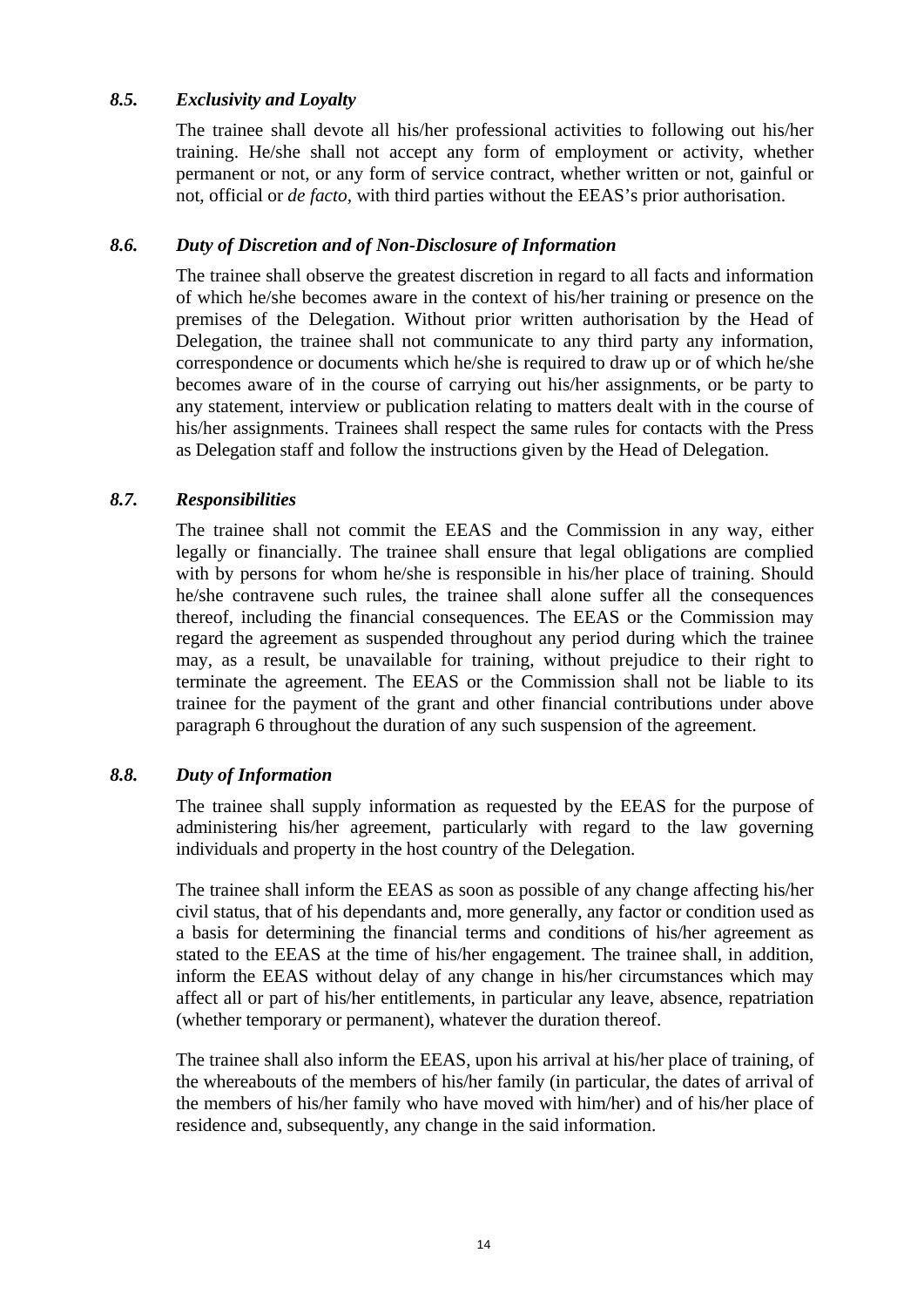### *8.9. Liability for Premises and Property*

The trainee shall be held personally liable for such premises, equipment and supplies as are entrusted to him/her for training purposes. He/she shall treat them with due care and attention, shall be responsible for their maintenance and shall report without delay any loss, theft or damage. In general the trainee shall inform the person in the Delegation responsible for the management of inventories of any movement or change in the situation of goods in the inventory for which he/she is responsible, using the forms provided. He/she shall accept financial liability for any loss or damage to the funds, assets and documents in his/her charge, which have occurred as a result of his/her fault.

### *8.10. Breach of the Trainee's Obligations*

Any breach by the trainee of his/her obligations under the agreement may be held to constitute serious misconduct which might justify immediate termination of the agreement, without notice or compensation.

### *8.11. Protection of Personal Data*

All personal data concerning the trainee's agreement or the execution thereof shall be processed pursuant to Regulation (EC) No 45/2001 on the protection of individuals with regard to the processing of personal data by the Community institutions and bodies and on the free movement of such data. It shall be processed solely for the purposes of the implementation, management and follow-up of the agreement by the EEAS (division EEAS.MDR.C.3), without prejudice to possible transmission to the bodies charged with a monitoring or inspection task in conformity with EU law.

The trainee has the right of access to his/her personal data and the right to rectify any such data that is inaccurate or incomplete. Should the trainee have any queries concerning the processing of his/her personal data, he/she shall address him/herself to the Data Protection Officer of the EEAS. The trainee has the right of recourse at any time to the European Data Protection Supervision.

### *8.12. Traineeship Reports*

Trainees and their respective supervisors must complete a standard final evaluation report at the end of the traineeship period. The report is elaborated following a dialogue between the trainee, his supervisor and their Head of Delegation. The final version of the report is sent before the last day of the traineeship period to the EEAS Headquarters and to the Commission services for their respective trainees.

The report may upon request be communicated to the trainee's Member State of origin, subject to the consent of the trainee and the EEAS, or of the Commission for its own trainees.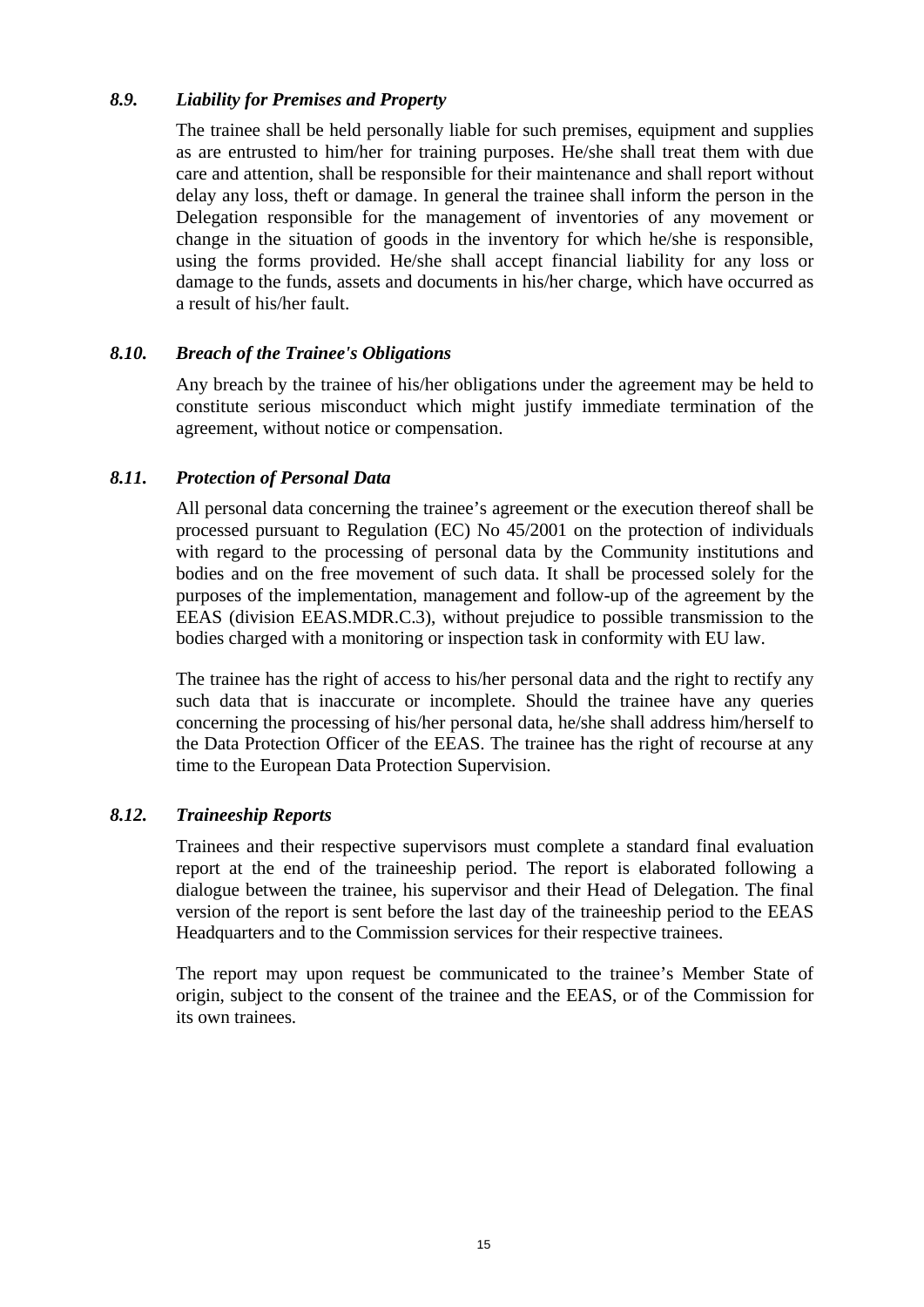## **ANNEX 2**

## **SIMPLIFIED FINANCIAL STATEMENT**

*(to be used for any internal Commission decision of general significance proposed by horizontal departments and/or by administrative offices with a budgetary impact on operating appropriations or on human resources, when use of any other type of financial statement is not obligatory – Article 16 of the Internal Rules)* 

#### 1 Title of draft decision :

Decision of the Commission and the High Representative of the European Union for Foreign Affairs and Security Policy establishing a High Level Traineeship Programme in the Delegations of the European Union and the Rules Governing this Programme in Partnership with the Member States of the European Union

2 Policy area(s) and ABB activity(ies) concerned :

19, 20, 21, 22

3 Legal basis :

X Administrative autonomy Other *( specify )* :\_\_\_\_\_\_\_\_\_\_\_\_\_\_\_\_\_\_\_\_

4 Description and grounds :

Establishment of a programme for high level training of junior professionals in Union Delegations replacing the former JED (Jeunes Experts en Délégation) scheme

### 5 Duration and estimated financial impact :

- 5.1 Period of application:  *Decision with a limited duration* 
	- Decision in force from *[YYYY]* to *[YYYY]*
	- Financial impact from *[YYYY]* to *[YYYY]*

## X *Decision with an indefinite duration* in force from *01/01/2013*

5.2 Estimated budgetary impact :

The draft decision entails :

X savings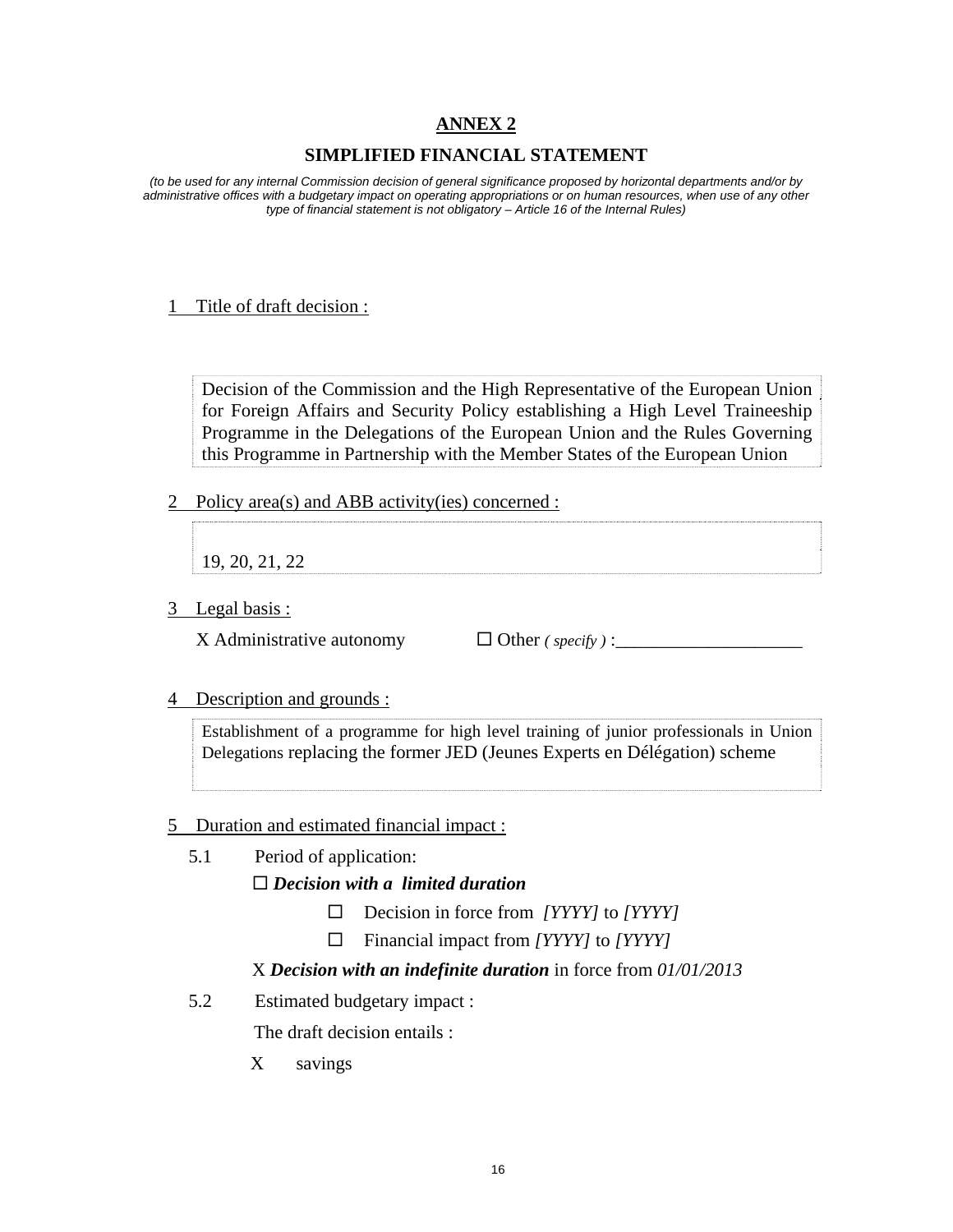$\Box$  additional costs (if so, specify the heading(s) of the multiannual financial framework concerned) :

 $\overline{\phantom{a}}$  , and the contract of the contract of the contract of the contract of the contract of the contract of the contract of the contract of the contract of the contract of the contract of the contract of the contrac

# 5.3 Third-party contributions to the financing of the draft decision:

*If the proposal provides for co-financing by Member States or other bodies (please specify which), you should give an estimate of the level of co-financing, if known.* 

*).* 

*.* 

| appropriations in EUR million (to 3 decimal places |  |
|----------------------------------------------------|--|

|                                              | Year<br>n | Year<br>n+1 | Year<br>$n+2$ | Year<br>$n+3$ | Year<br>$n+4$ | Year<br>$n+5$ | Year<br>$n + 6$ and +. | Total |
|----------------------------------------------|-----------|-------------|---------------|---------------|---------------|---------------|------------------------|-------|
| Specify cofinancing source/body              |           |             |               |               |               |               |                        |       |
| <b>TOTAL</b><br>appropriations<br>cofinanced |           |             |               |               |               |               |                        |       |

# 5.4 Explanation of figures:

Average costs are shown at the foot of page http://www.cc.cec/budg/pre/legalbasis/pre-040-020 preparation en.html

The average cost per trainee is estimated at this stage at around 50.000  $\epsilon$  per year. This amount includes the trainee grant as well as a monthly accommodation contribution, an installation contribution and where relevant, a hardship contribution in countries with especially difficult living conditions. This globally represents a reduction of around 50 % of the cost of the present JEDs program while keeping the same number of participants.

# 6 Compatibility with the current multiannual financial framework :

- X The proposal is compatible with existing financial programming.
- $\Box$  The proposal will entail reprogramming of the relevant heading in the multiannual financial framework.
- $\Box$  The proposal requires use of the flexibility instrument or revision of the multiannual financial framework<sup>2</sup>.
- 7 Impact of savings or additional costs on the allocation of resources :

 $\frac{1}{2}$ See points 19 and 24 of the Interinstitutional Agreement.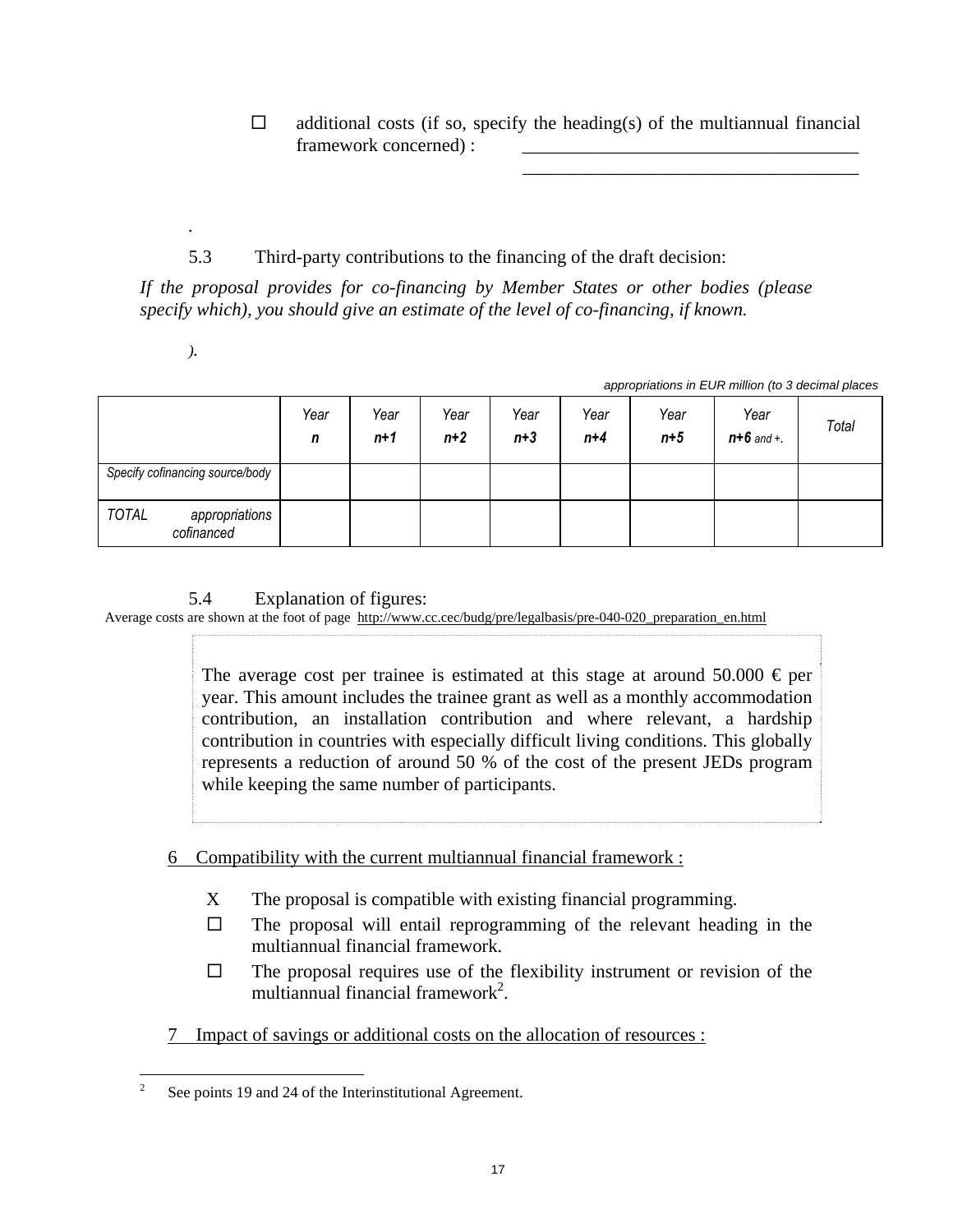- $\square$  Resources to be obtained by means of internal redeployment within departments
- X Resources already allocated to the department(s) concerned
- $\Box$  Resources to be requested during the next allocation procedure

*The human and administrative resources required will be covered by the allocation which may be granted to the managing DG under the annual allocation procedure in the light of existing budgetary constraints.*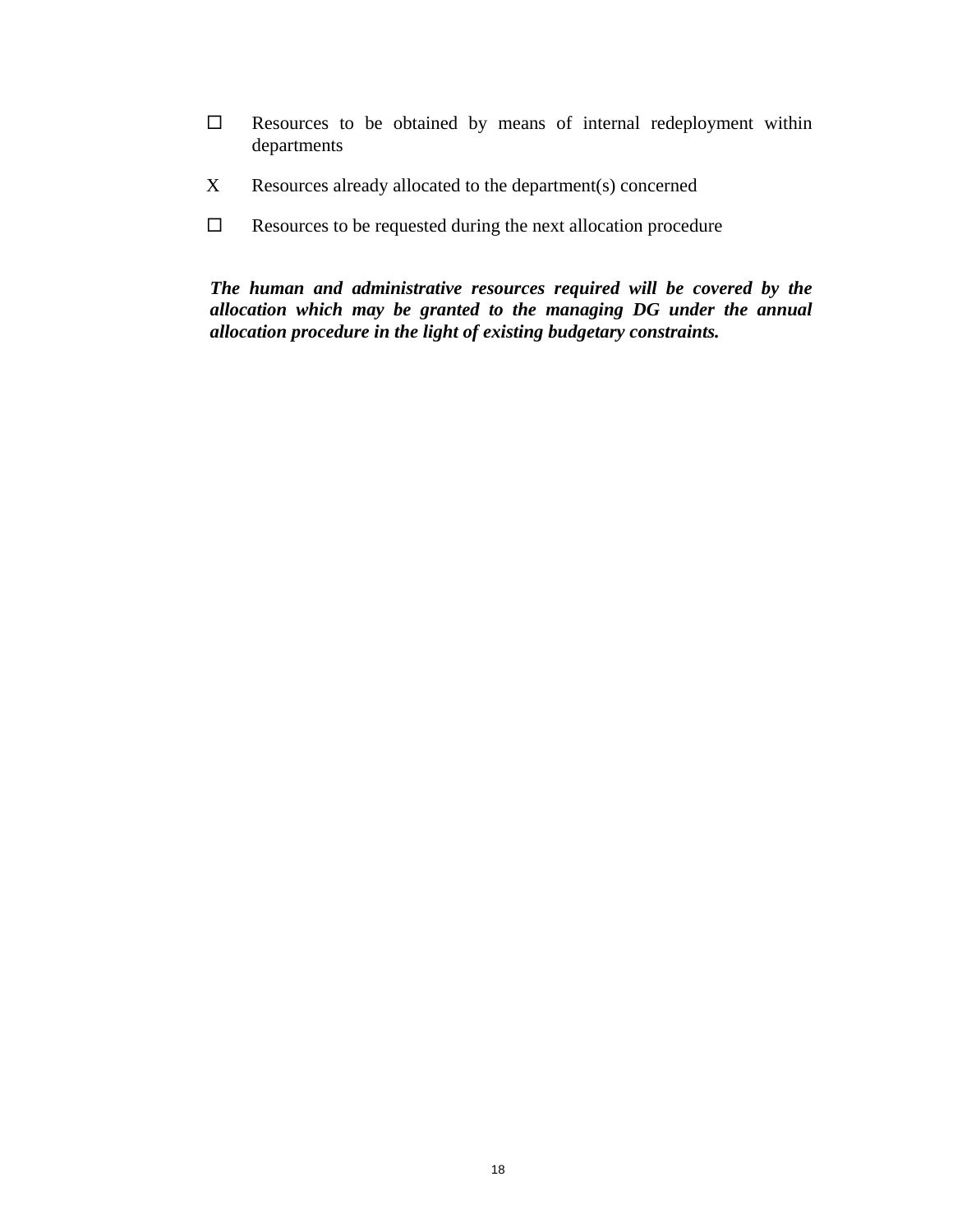#### ANNEX 2:

## **ESTIMATED FINANCIAL IMPACT (savings or additional costs) FOR APPROPRIATIONS OF AN ADMINISTRATIVE NATURE OR FOR HUMAN RESOURCES**

| FTE=Full-time equivalent                                              | 19, 20, 21 and 22 are the policy areas or titles concerned |           |            |               |       |               |            | EUR million (to 3 decimal places) |            |               |            |               |                  |                     |       |                               |
|-----------------------------------------------------------------------|------------------------------------------------------------|-----------|------------|---------------|-------|---------------|------------|-----------------------------------|------------|---------------|------------|---------------|------------------|---------------------|-------|-------------------------------|
| FTE in persons/year                                                   |                                                            | Year<br>n |            | Year<br>$n+1$ |       | Year<br>$n+2$ |            | Year<br>$n+3$                     |            | Year<br>$n+4$ |            | Year<br>$n+5$ |                  | Year<br>n+6 et seq. |       | <b>TOTAL</b><br>/ Annual cost |
| <b>Heading 5</b>                                                      | <b>FTE</b>                                                 | appropr.  | <b>FTE</b> | appropr.      | FTE   | appropr.      | <b>FTE</b> | appropr.                          | <b>FTE</b> | appropr.      | <b>FTE</b> | appropr.      | <b>FTE</b><br>п. | appropr.            |       | FTE : appropr.                |
| Establishment plan posts (officials and/or temporary staff)           |                                                            |           |            |               |       |               |            |                                   |            |               |            |               |                  |                     |       |                               |
| XX 01<br>01 01<br>(Headquarters and<br>Commission's<br>Representation |                                                            | 0,032     |            | 0,032         |       | 0,032         |            | 0,032                             |            | 0,032         |            | 0,032         |                  | 0,032               |       | 0,032                         |
| Offices)                                                              | 0.25                                                       |           | 0.25       |               | 0.25  |               | 0.25       |                                   | 0.25       |               | 0.25       |               | 0.25             |                     | 0.25  |                               |
| XX 01 01 02 (Delegations)                                             |                                                            |           |            |               |       |               |            |                                   |            |               |            |               |                  |                     |       |                               |
| <b>External staff</b>                                                 |                                                            |           |            |               |       |               |            |                                   |            |               |            |               |                  |                     |       |                               |
| 01 01 02 01 (total budget)                                            |                                                            |           |            |               |       |               |            |                                   |            |               |            |               |                  |                     |       |                               |
| XX 01 02 02 (Delegations)                                             | 24                                                         | 1,200     | 24         | 1,200         | 24    | 1,200         | 24         | 1,200                             | 24         | 1,200         | 24         | 1,200         | 24               | 1,200               | 24    | 1,200                         |
| Other budget lines (specify)                                          |                                                            |           |            |               |       |               |            |                                   |            |               |            |               |                  |                     |       |                               |
| Subtotal - Heading 5                                                  | 24,25                                                      | 1.232     | 24,25      | 1.232         | 24,25 | 1.232         | 24,25      | 1.232                             | 24,25      | 1.232         | 24,25      | 1.232         | 24,25            | 1.232               | 24,25 | 1.232                         |
| <b>Outside Heading 5</b>                                              |                                                            |           |            |               |       |               |            |                                   |            |               |            |               |                  |                     |       |                               |
| Establishment plan posts (officials and/or temporary staff)           |                                                            |           |            |               |       |               |            |                                   |            |               |            |               |                  |                     |       |                               |
| XX 01 05 01 (Indirect research)                                       |                                                            |           |            |               |       |               |            |                                   |            |               |            |               |                  |                     |       |                               |
| 10 01 05 01 (Direct research)                                         |                                                            |           |            |               |       |               |            |                                   |            |               |            |               |                  |                     |       |                               |
| <b>External staff</b>                                                 |                                                            |           |            |               |       |               |            |                                   |            |               |            |               |                  |                     |       |                               |
| XX 01 04 yy                                                           |                                                            |           |            |               |       |               |            |                                   |            |               |            |               |                  |                     |       |                               |
| Headquarters                                                          |                                                            |           |            |               |       |               |            |                                   |            |               |            |               |                  |                     |       |                               |
| Delegations                                                           |                                                            |           |            |               |       |               |            |                                   |            |               |            |               |                  |                     |       |                               |
| XX 01 05 02 (Indirect research)                                       |                                                            |           |            |               |       |               |            |                                   |            |               |            |               |                  |                     |       |                               |
| 10 01 05 02 (Direct research)                                         |                                                            |           |            |               |       |               |            |                                   |            |               |            |               |                  |                     |       |                               |
| Other budget lines (specify)                                          |                                                            |           |            |               |       |               |            |                                   |            |               |            |               |                  |                     |       |                               |
| Subtotal - Outside Heading 5                                          |                                                            |           |            |               |       |               |            |                                   |            |               |            |               |                  |                     |       |                               |
| <b>TOTAL</b>                                                          | 24.25                                                      | 1.232     | 24.25      | 1.232         | 24.25 | 1.232         | 24.25      | 1.232                             | 24.25      | 1.232         | 24.25      | 1.232         | 24.25            | 1.232               | 24.25 | 1.232                         |